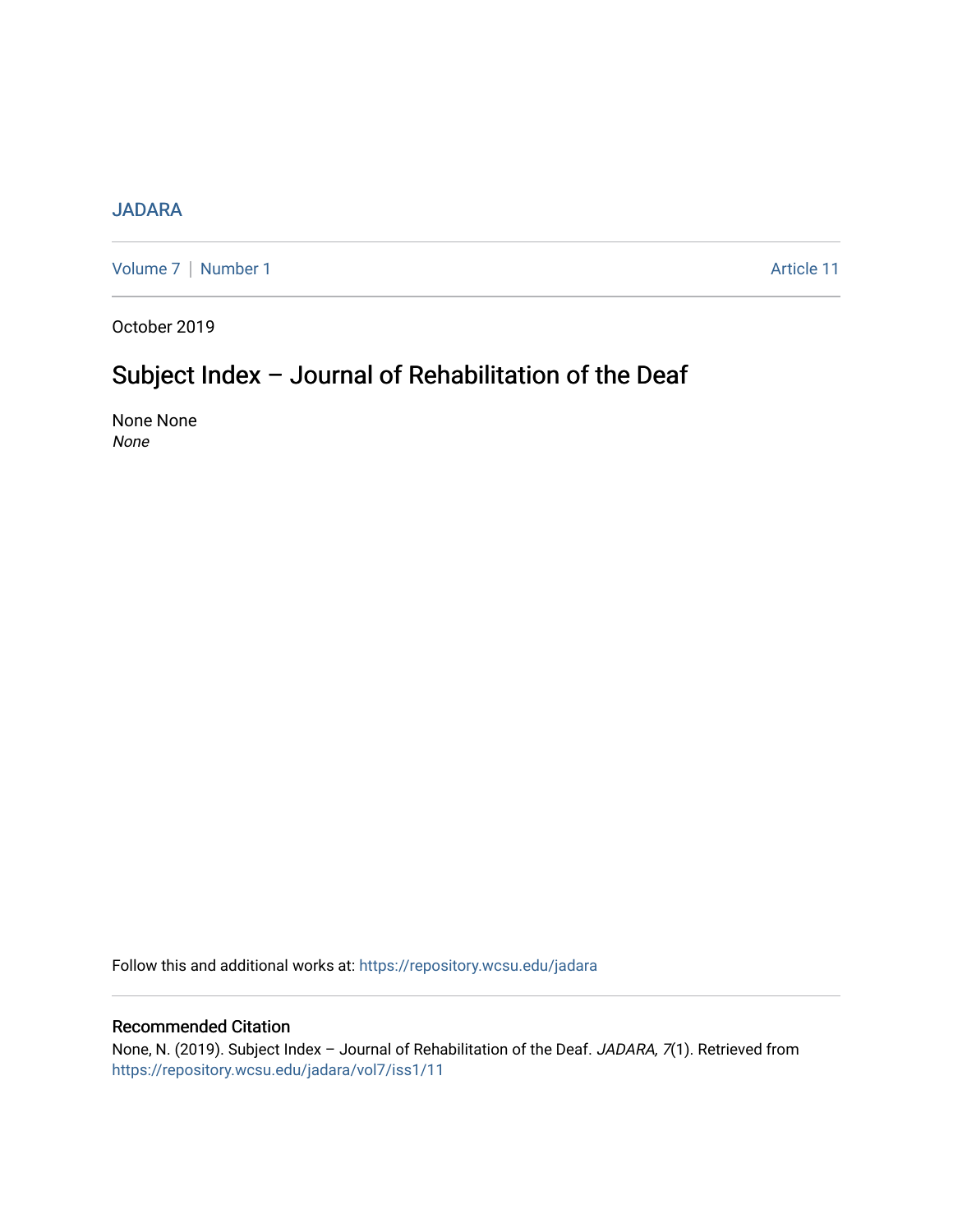## SUBJECT INDEX Journal of Rehabilitation of the Deaf

## VOLUMES  $1 - 6$  inc.

#### A

- Adult Education An Inroad to Change. Tom Mayes.  $1:4:13$  (January 1968).
- Adult Education for Deaf People. Kelly W. Boesen. 6:2:176 (October 1972).
- Adult Education for Deaf People in the Seventies. Thomas E. Mayes. 4:3:110 (January 1971).
- An Educator Looks at Rehabilitation. George Propp. 4:1:48 (July 1970).
- Audiological Assessment of Hospitalized Schizophrenic Patients. Mary Doyle Rastatter. 6:2:134 (October 1972).
- Audiological Services for the Deaf. Betty C. Ritchie. 6:2:129 (October 1972).
- Audiologist Views Vocational Programs for Hearing Impaired Adolescents and Adults, The. Jerome G. Alpiner. 2:5:42 (April 1969).

#### B

Barriers to the Full Employment of Deaf People in Federal Government. Frank G. Bowe, Marcus T. Delk, and Jerome D. Schein. 6:4:1 (April 1973).

Boyce R. Williams Award, The. 6:2:1 (October 1972).

Breaking the Fear of Placement for the Hearing Impaired. B. Robert Gonzales. 3:2:22 (October 1969).

Business Meeting Minutes. 4:3:178 (January 1971).

Bylaws. 2:2:7 (July 1968).

Bylaws. 6:2:208 (October 1972).

## C

Capacity for Insight and Understanding in the Deaf Patient, The. Syed Abdullah. 2:4:37 (January 1969).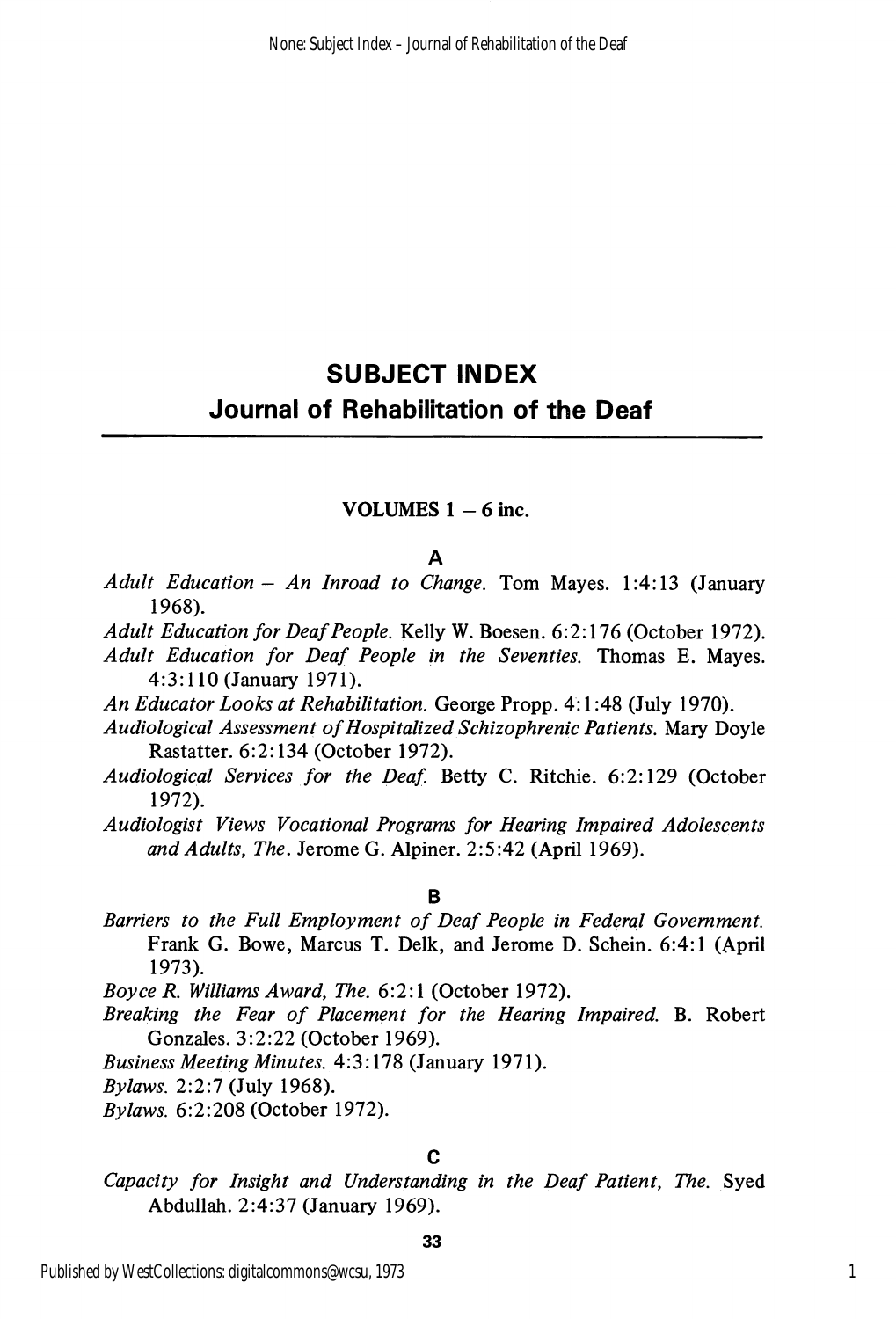- Case for Social Work in Vocational Rehabilitation, The. Sidney N. Hurwitz. 1:1:10 (April 1967).
- Challenge and Opportunity. Boyce R. Williams. 1:1:3 (April 1967).
- Challenge of Psychiatric Social Work with the Deaf. Steven K. Chough. 3:4:7 (April 1970).
- Challenge of Serving Deaf Adults: A Candid View, The. Gerald H. Fisher. 2:2:14 (July 1968).
- Chapter XIII of the Bankruptcy Act, Wage Earner Plans and the Deaf Debtor. John S. Schuchman. 6:4:1 (April 1973).
- Circumspect Inventory of Major Employment Problems of the Deaf, A. Caren E. Nelson. 2:3:27 (October 1968).
- Commitment to New Programs and Services for Deaf People. William M. Usdane. 3:1:9 (July 1969).
- Communication Accuracy in a Sign-Language Interpretation of a Group Test. Harry W. Hoemann. 5:3:40 (January 1972).
- Community Referral Services. Willis A. Ethridge. 3:1:103 (July 1969).
- Community Service for Deaf People in Kansas City: A Description and Report. Roger M. Falberg. 3:2:42 (October 1969).
- Comparative Assessment of Hearing and Deaf Dream Characteristics, A. William A. Sherman, Jr. 4:2:54 (October 1970).
- Consumer Feedback. A11. Fineman. 6:2:109 (October 1972).
- Consumer Feedback and Professional Growth. Richard Walker. 6:2:103 (October 1972).
- Continuing Education Program for Deaf Adults. Gilbert L. Delgado. 6:2:170 (October 1972).
- Convention Afterthoughts. Boyce R. Williams. 2:2:38 (July 1968).
- Convention Summary: New Profiles of Opportunity. Robert R. Lauritsen. 3:1:120 (July 1969).
- Cooperative Education Past, Present and Future. Marian Saunders. 6:2:37 (October 1972).
- Coordination: An Educator Views the Scene. Donald G. Ferguson. 4:1:36 (July 1970).
- COSD Board Meets in St. Louis. 2:4:9 (January 1969).
- Council of Organizations Serving the Deaf Report of PRWAD Represen tative. Robert R. Lauritsen. 6:2:204 (October 1972).
- Counseling the Deaf Client. McCay Vemon. 1:2:3 (July 1967).
- Counseling the Hearing Impaired Adult. C. P. Goetzinger. 1:1:32 (April 1967).
- Counselor Aides for Deaf Clients. Vemon Browning. 6:3:19 (January 1973).
- Critical Review of Geist Picture Deaf Form: Male, A. Brian Bolton. 5:2:21 (October 1971).

## D

D.C. Vocational Rehabilitation for the Deaf: A High Rise Model. Douglas Burke. 1:3:3 (October 1967).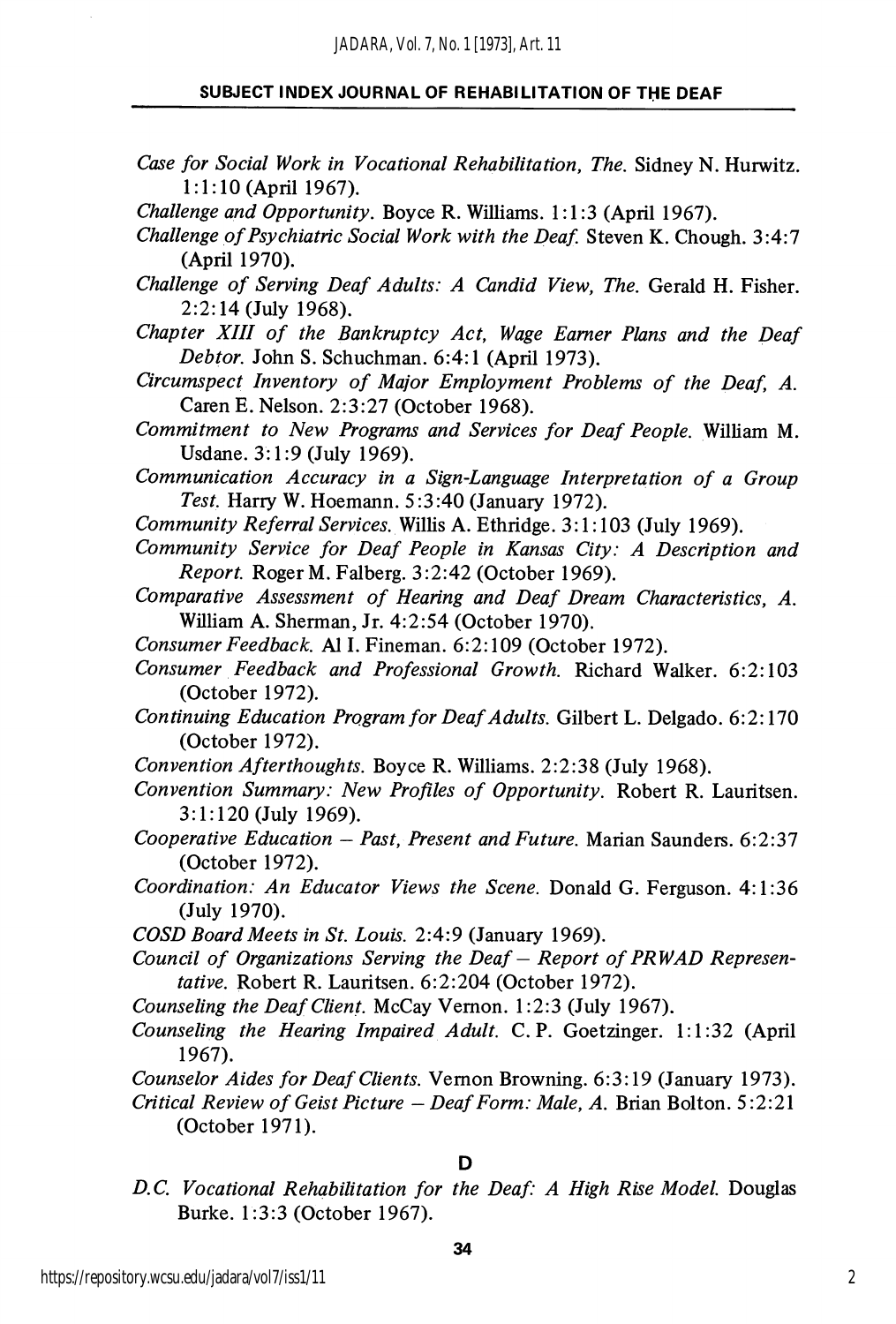- Deaf College Students' Preferences Regarding the Hearing Status of Counse lors. Albert Rosen. 1:4:20 (January 1968).
- Deaf People in Computer Professions. Robert L. Bates. 4:1:28 (July 1970).
- Deaf Personality  $-A$  Study in Contrasts, The. Robert J. Donoghue. 2:3:37 (October 1968).
- Deafness Today. John D. Twiname. 6:2:32 (October 1972).
- Delgado College Academic and Vocational Education Program for the Deaf, The. Douglas O. Wells. 3:1:44 (July 1969).
- Developing Community Casefinding Resources in Vocational Rehabilitation. Geno M. Vescovi. 1:3:24 (October 1967).
- Development of an Instrument to Assess Work Attitudes of Deaf Rehabili tation Clients. Brian Bolton and Katie Brown. 4:4:18 (April 1971).
- Development of Manual Sign Language in Mentally Retarded Deaf Individ uals, The. Robert J. Hoffmeister and Alvirdo Farmer. 6:1:19 (July 1972).
- Diagnostic Evaluation and Adjustment Facility (Project D.E.A.F.). Ernest E. Hairston. 5:1:24 (July 1971).
- Directions for Rehabilitation Counseling With Deaf Persons. Donald G. Martin. 4:3:82 (January 1971).
- Division of Research and Training (NTID). E. Ross Stuckless. 4:3:175 (January 1971).
- Division of Student Development (NTID). Jack R. Clarcq. 4:3:168 (January 1971).

## E

- Edna Levine Honored. 2:3:9 (October 1968).
- Education for Thinking. Hans G. Furth. 5:1:7 (July 1971).
- Educational Needs of the Deaf and NTID. J. R. Clarcq. 4:2:64 (October 1970).
- Educational, Psychological, and Occupational Aspects of the Nonwhite Deaf Population. Frank G. Bowe. 5:3:33 (January 1972).
- Effective Utilization of State Facilities for Practicum Experience. Jerome D. Schein. 6:2:90 (October 1972).
- Effects of Deafness on Personality, The. Ann E.G. Kennedy. 6:3:22 (January 1973).
- Evaluation and Diagnosis in a Functional Program at the Iowa School for the Deaf. Melba E. Alber. 3:3:33 (January 1970).
- Evaluation of a Coordinated Programming Effort for Deaf Retarded. Sylvia M. Hall and Larry Talkington. 6:3:41 (January 1973).
- Evaluation of the Young Deaf Adult. D. Wilson Hess. 3:2:6 (October 1969).
- Expanded Services for the Deaf Project of the Vocational Rehabilitation Center of Allegheny County, The. Herbert L. Pickell, Jr. 3:1:90 (July 1969).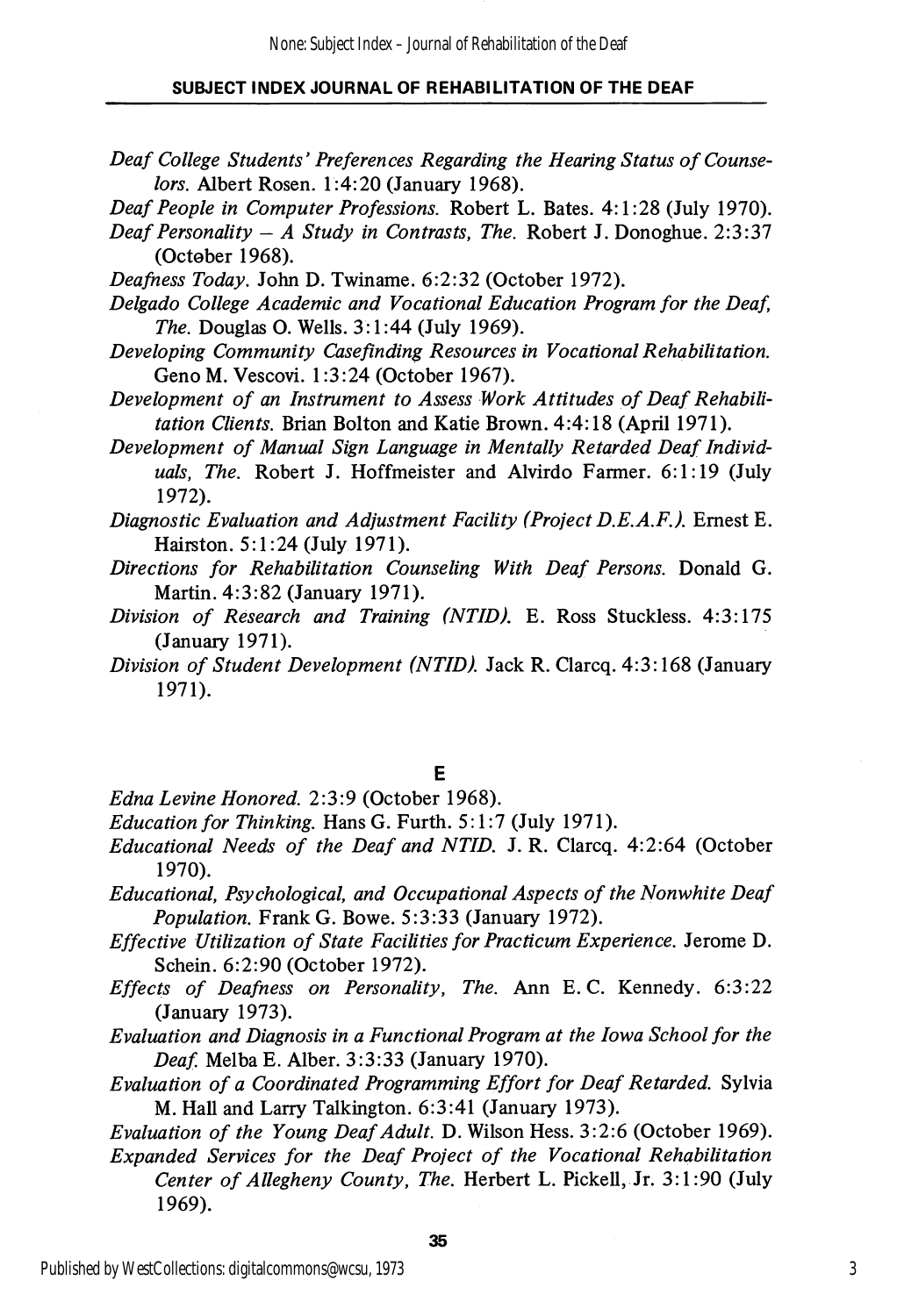## F

Facilities for the Deaf. Edgar H. Shroyer. 6:2:194 (October 1972).

- Factors Related to Successful Employment of Adult Deaf Workers. Geno M. Vescovi. 6:3:1 (January 1973).
- Field Experience in Social Work with Deaf Students. Marie Davis. 6:2:76 (October 1972).
- Field Work in Community Organizations for the Deaf. Gary Roberts. 6:2:73 (October 1972).
- Fifty Years of Research on the Intelligence of Deaf and Hard-of-Hearing Children: A Review of Literature and Discussion of Implications. McCay Vemon. 1:4:1 (January 1968).
- Functions of a Professional Organization, The. Tom Coleman. 2:2:22 (July 1968).

#### G

- Gallaudet College: Trends for the Future. Bernard L. Greenberg. 3:1:21 (July 1969).
- Greater Utilization of Community Educational and Training Services by the Adult Deaf. Ray L. Jones and Victor N. Galloway. 1:3:34 (October 1967).
- "Guidance Liaison" Services in a Program for Graduates of a School for the Deaf. John P. Carroll. 3:4:26 (March 1970).

#### H

- Halfway House Program for Deaf Psychiatric Patients, A. Jean Badanes. 6:4:33 (April 1973).
- Hard Core Negro Deaf Adult in the Watts Area of Los Angeles, California, The. Linwood Smith. 6:1:11 (July 1972).
- Harry Cook Honored. 2:5:6 (April 1969).
- Higher Education. Lucille Miller, Robert Lauritsen, John Schuchman, Ross Stuckless, Stanley Traxler, and Douglas Wells. 6:2:80 (October 1972).
- Higher Education for Deaf Persons in Regular Institutions. Stephen P. Quigley. 3:1:34 (July 1969).

#### $\mathbf{I}$

Idiosyncratic Work Adjustment of the Deaf Worker, The. Robert R. Lauritsen. 5:3:11 (January 1972).

- Illiterate Deaf Adult An Investigation in Communication Skills, The. David A. Spidal and Glenn S. Pfau. 6:2:47 (October 1972).
- Implications of the Use of Videotape. Arline Cottrell. 5:2:15 (October 1971).

Improved Vocational Opportunities for Deaf People. Frieda K. Hammermeister and Nona L. Burrows. 2:3:11 (October 1968).

Index to Volume One. 2:2:44 (July 1968).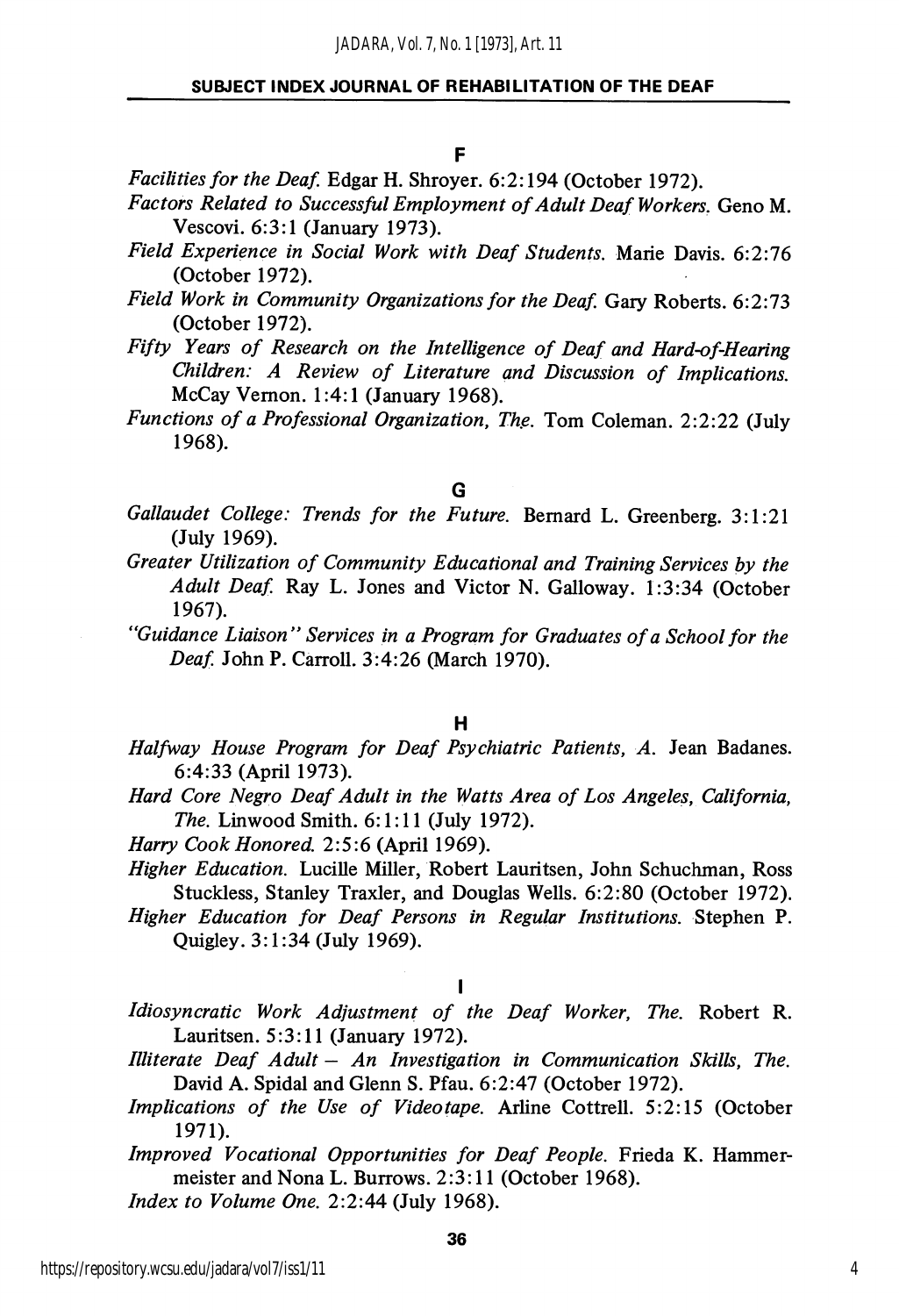- Indianapolis Program Blends Habilitation-Rehabilitation. Eugene W. Peter son. 4:1:161 (July 1970).
- Instructional Programs Toward Greater Flexibility (NTID), The. William E. Castle. 4:3:161 (January 1971).
- Integrated Rehabilitation Services for the Deaf. Dorothy S. Miles. 1:3:16 (October 1967).
- International Research Seminar on the Rehabilitation of Deaf Persons and the World Congress of the Deaf: A Critique. Michael Rodda. 4:4:5 (April 1971).

Interpreting for Deaf Clients. Joseph P. Youngs, Jr. 1:1:49 (April 1967).

- Interpreting in the Seventies. James E. Stangarone. 4:3:91 (January 1971).
- Intepreting Services for Deaf People. Albert T. Pimentel. 3:1:112 (July 1969).

Introduction to the NTID. Robert Frisina. 4:3:159 (January 1971).

Involving the Deaf Community in the Training Process. Ray L. Jones. 6:2:101 (October 1972).

K

Keynote Address. James F. Garrett. 4:3:23 (January 1971).

Keynote Address - Rehabilitation, A Service System, E. B. Whitten.  $6:2:17$ (October 1972).

#### L

Legal Problems of the Deaf. Lowell J. Myers. 3:4:36 (March 1970). Limitations of Personality Inventories for Assessment of Deaf Children and Adults as Illustrated by Research with the Minnesota Multiphasic Per

sonality Inventory. Albert Rosen. 1:2:47 (July 1967).

#### M

Main Problem of Black Deaf People: Education, The. James Magness. 6:2:123 (October 1972).

Manpower. Francis J. Gattas. 6:2:165 (October 1972).

Manpower Needs in Counseling the Deaf. Norman Tully. 6:2:156 (October 1972).

Manpower Needs of the Deaf, The. Gene Stockton. 6:2:161 (October 1972).

- Manpower The Consumer Viewpoint. Jack Levesque. 6:2:159 (October 1972).
- Meaning of PRWAD for the Professional Worker, The. Ross Stuckless. 2:2:30 (July 1968).
- Meaning of PRWAD for the Welfare and Rehabilitation of the Deaf Adult, The. Albert T. Pimentel. 2:2:27 (July 1968).
- Measuring College Potential of Language Handicapped Students. Bernard L. Greenberg. 5:4:25 (April 1972).
- Media Utilization and the Multi-Handicapped Deaf. Ellie M. Carper. 6:2:56 (October 1972).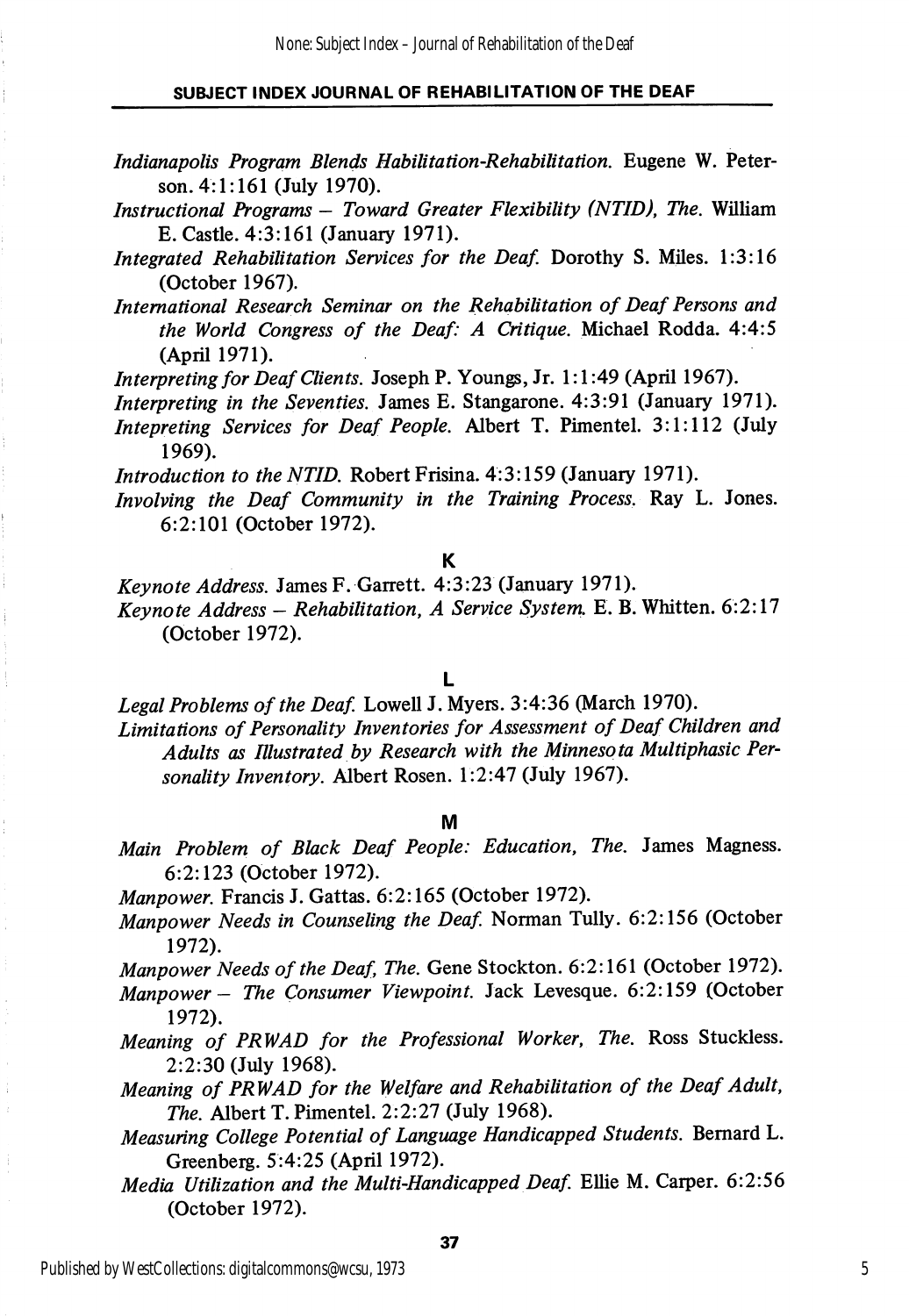- Meeting Manpower Needs Through Short-Term Orientation to Deafness Re habilitation for Trained Vocational Rehabilitation Counselors. William E. Woodrick. 6:2:82 (October 1972).
- Meeting the Psychiatric Need of the Deaf. John D. Rainer and Kenneth Z. Altshuler. 2:4:14 (January 1969).
- Mental Health Consultation for Deaf People. Doris Lee Dickens. 6:2:184 (October 1972).
- My Training Experience in Social Work at Gallaudet College and Present Employment. Barbara Willigan. 6:2:78 (October 1972).
	- N
- National Census of Deaf People, The. Jerome D. Schein. 4:3:144 (January 1971).
- National Theatre of the Deaf, The. Helen Powers. 3:2:63 (October 1969).
- Needs and Solutions in the Rehabilitation of Deaf Youth and Adults. E. Russell Baxter. 5:1:39 (July 1971).
- Needs in the Area of Short-Term Training for Work with the Adult Deaf Dennis Fahey. 6:2:93 (October 1972).
- Needs of Deaf People in the Seventies. Larry G. Stewart. 4:3:30 (January 1971).
- New Economics and the Deaf, The. Edgar L. Lowell. 5:2:30 (October 1971). New Telephone Arrangement for the Deaf. 2:3:8 (October 1968).
- Note on the Prediction Ceiling, A. Brian Bolton. 5:3:24 (January 1972).
- NTID and Higher Education for Deaf Persons. D. Robert Frisina. 3:1:28 (July 1969).

#### O

- Occupational Plans and Aspirations of Deaf Adolescents. Lee M. Joiner, Edsel L. Erickson and Jerry B. Crittenden. 2:3:21 (October 1968).
- Ohio Story, The. Francis J. Gattas. 2:5:54 (April 1969).
- Opportunities for Improved and Expanded Services. Henry C. Warner, Jr. 5:1:18 (July 1971).
- Overview on Problems of Black Deaf People. Ernest Hairston. 6:2:114 (October 1972).

## P

- Personality Assessment of Entering Hearing-Impaired College Students Using the I6PF, Form E. Raymond J. Trybus. 6:3:34 (January 1973).
- Pittsburgh The Possibility of an Exciting Experiment in Interagency Cooperation. Jan McManes 6:2:198 (October 1972).
- Placement Work with Deaf People. Edward Rose, Glenn Anderson, Vic Maguran, Alfred Sonnenstrahl, and Robert Wemer. 6:2:59 (October 1972).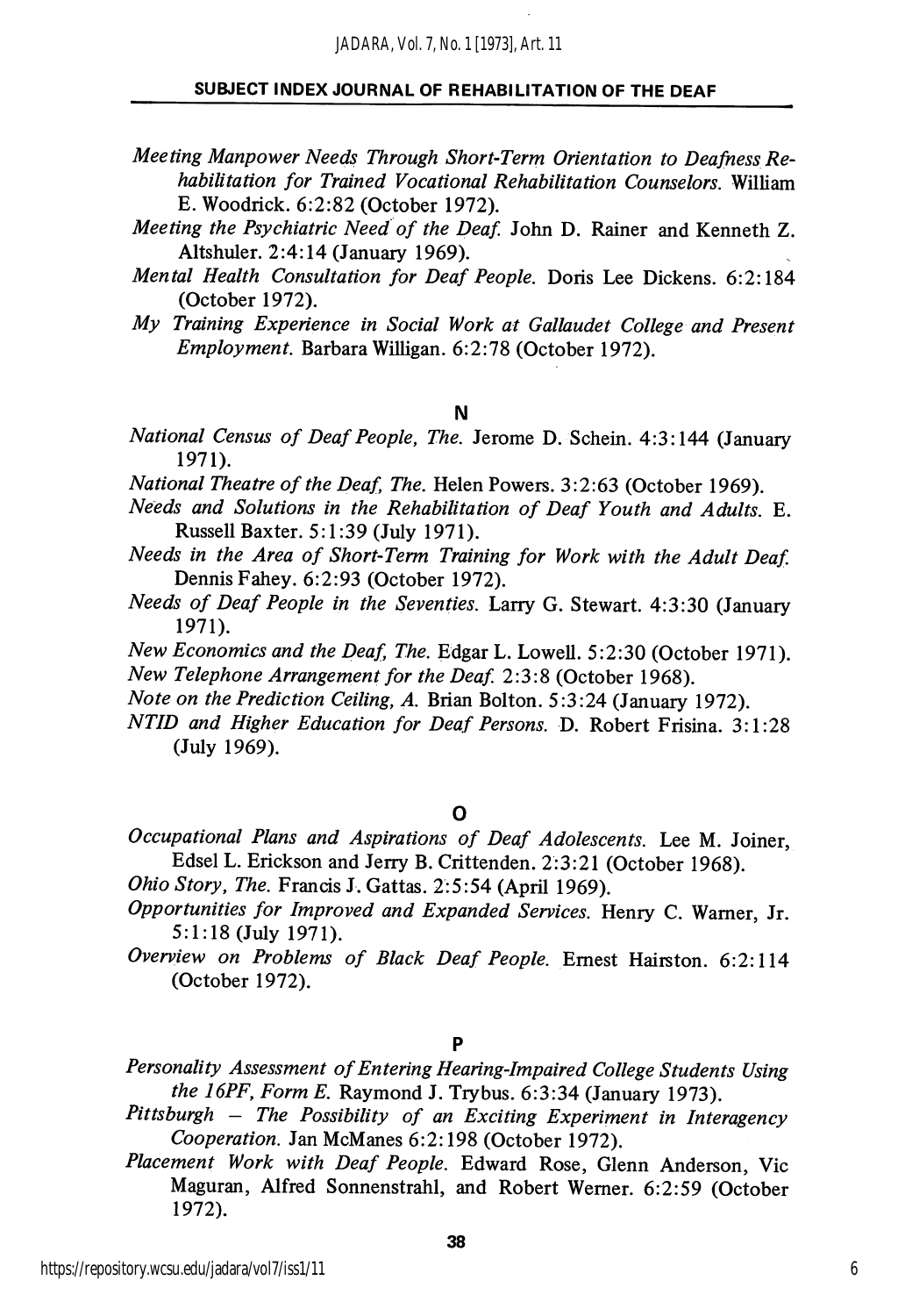- Possible Effects of Integration of the Deaf Within a Typical Vocational School Setting. Kathryn J. Carrath, Albert H. Krueger, David J. Lesar, Arthur J. Redding. 4:4:30 (April 1971).
- Potential for language Acquisition of Illiterate Deaf Adolescents and Adults, The. David A. Spidal and Glenn S. Pfau. 6:1:27 (July 1972).
- Preparation of Professionals in the Seventies. The. Jerome D. Schein. 4:3:154 (January 1971).
- Preparation of the Hearing-Impaired for an Adult Vocational Life. Robert G. Sanderson. 6:3:12 (January 1973).
- President's Address. Alan B. Jones. 6:1:14 (October 1972).
- President's Address: Trends in PRWAD. Robert R. Lauritsen. 4:3:16 (January 1971).
- President's Closing Remarks. 2:2:36 (July 1968).
- President's Opening Remarks. 2:2:3 (July 1968).
- Principles of Interpreting for Deaf People. Jerome D. Schein. 6:2:190 (October 1972).
- Problems the Deaf Consumer Meets. Betty Hicks. 6:2:106 (October 1972).
- Proceedings of the 2nd Biennial Convention Professional Rehabilitation Workers with the Adult Deaf. 3:1 (July 1969).
- Proceedings of the 3rd Biennial Conference etc. 4:3 (January 1971).
- Proceedings of the 4th Biennial Conference, etc. 6:2 (October 1972).
- Professional Manpower Recruitment and Training of the Deaf. 5:2:6 (October 1971).
- Profile of the Multiply Handicapped Deaf Young Adult, A. Brian Bolton. 5:4:7 (April 1972).
- PRWAD and the Seventies. Edward C. Newman. 4:3:151 (January 1971).
- Psychiatric Services for the Deaf. John C. Denmark and Raymond W. Eldiidge. 4:2:7 (October 1970).
- Psychiatric Services for the Deaf: Some Unmet Needs. John D. Rainer. 3:1:82 (July 1969).
- Psychological Evaluation of Deaf Rehabilitation Clients. Robert Donoghue and Brian Bolton. 5:1:29 (July 1971).
- Psychological Evaluation of Prelingually Deaf Adults. Roger M. Falberg. 1:2:31 (July 1967).
- Psychological Interviewing with Deaf Persons. Barbara B. Sachs, Allen T. Dittman, and Allen E. Sussman. 6:2:140 (October 1972).

#### R

Reading Dynamics with the Hearing Impaired. Darrell E. Rose, Carter M. Williams, and Leroy Bamey. 2:3:57 (October 1968).

Reality of Being Deaf, The. Frank B. Sullivan. 2:5:9 (April 1969).

- Regional and Local Post Secondary Vocational Programs for Deaf People. James Hanson. 4:3:73 (January 1971).
- Regional Post Secondary Vocational Programs for Deaf People. Nona L. Burrows. 4:3:53 (January 1971).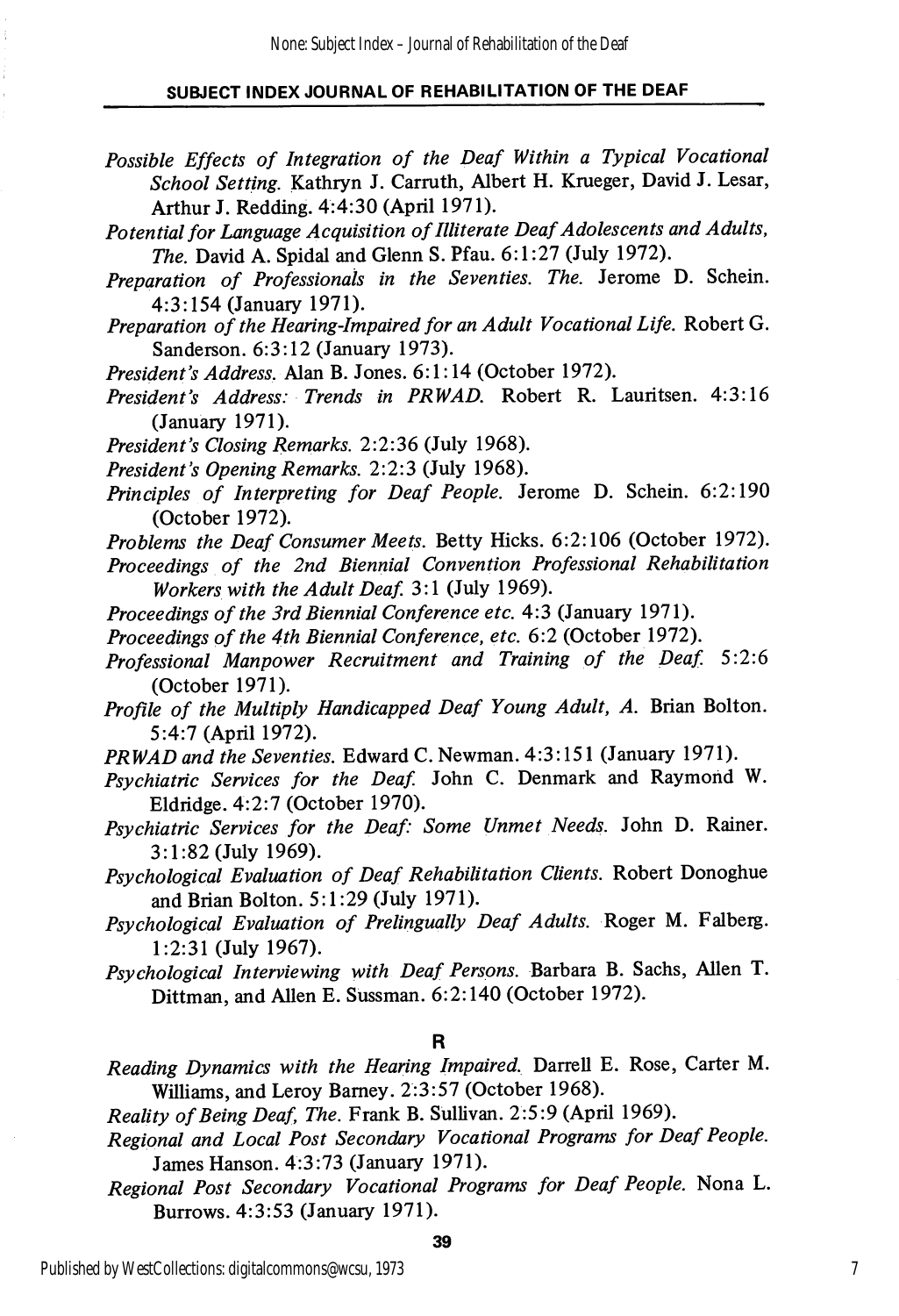- Rehabilitation of Hard Core Deaf: Identification of an Affective Style. S. J. DiFrancesca and S. N. Hurwitz. 3:2:34 (October 1969).
- Rehabilitation, Alienation and the Young Deaf Adult. J. H. Whitworth. 1:4:28 (January 1968).
- Rehabilitative Audiology as Related to Rehabilitation of the Deaf. Jerome G. Alpiner. 4:3:116 (January 1971).
- Religious Services for Deaf People. David M. Denton. 6:2:42 (October 1972).
- Religious Work with the Deaf in the Seventies. Rudolph Gawlik. 4:3:135 (January 1971).
- Residential Vocational Rehabilitation Program -for Young Adults With Speech and Hearing Impairment, A. Gary Austin and Carter M. Williams. 2:4:51 (January 1969).

Response and Charge. Robert R. Lauritsen. 6:2:27 (October 1972).

- Role of the Paraprofessional in Inner-City Services to Deaf Persons. Frank G. Bowe, Jr. 6:2:120 (October 1972).
- Role of the Social Worker in Service to Deaf Persons, The. Douglas Watson 4:3:101 (January 1971).
- Role of the State Agency in Service to Deaf People in the Seventies, The. Craig Mills. 4:3:37 (January 1971).

S

- St. Paul Technical Institute Program for Deaf Students, The. Gerhard W. Nelson. 3:1:61 (July 1969).
- Seattle Community College New Program for Deaf People, The. Jerry M. Brookey. 3:1:52 (July 1969).
- Seminar in Human Reactions for Deaf College Students, A. Luther D. Robinson and Jean Mulrooney. 6:2:180 (October 1972).
- Sensory Medicine in the Area of Deafness. Powrie Vaux Doctor. 2:5:20 (April 1969).
- Services for Deaf Adults at Hot Springs Rehabilitation Center. Gary D. Blake. 2:1:28 (April 1968).
- Seventies: Counseling, Psychological, and Rehabilitation Services, The. McCay Vemon 4:3:127 (January 1971).
- Severely Handicapped and Multiply Handicapped Deaf Adults. Edna P. Adler. 4:3:96 (January 1971).
- Short-Term Training Institutes in Deafness and Mental Health. Thomas J. Boulder. 6:2:187 (October 1972).
- Sign Language's New Look, The. Harry W. Hoemann. 2:3:62 (October 1968).
- Sketch of Project DAWN (Deaf Adults With Need), A. Nancy Rarus. 6:2:168 (October 1972).
- Social Adjustment of Deaf School Leavers in the United States. Mervin D. Garretson. 2:4:42 (January 1969).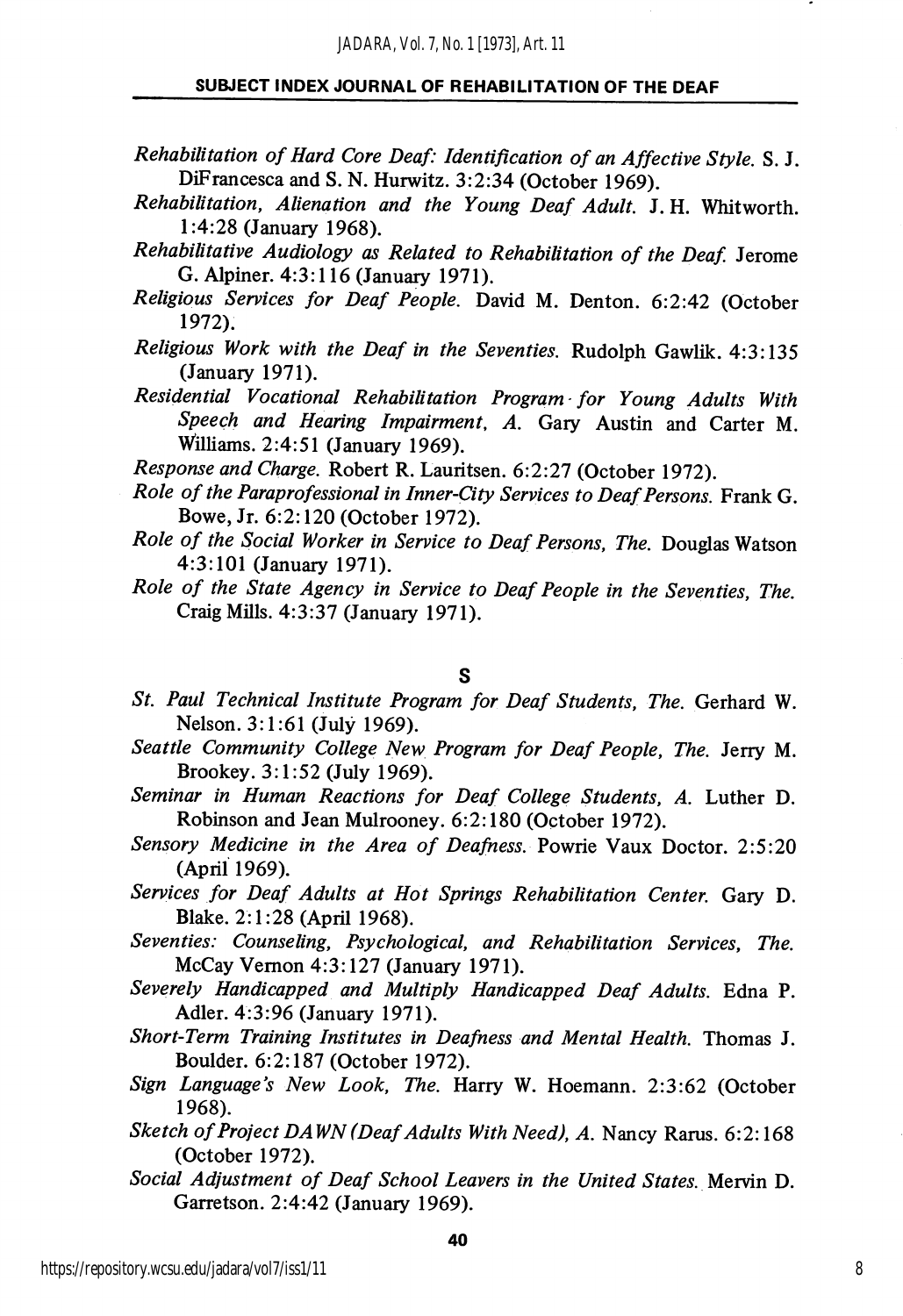- Social Dilemma of the Deaf Professional Counselor, The. Larry G. Stewart. 1:1:21 (April 1967).
- Social Work  $-$  A Career for the Deaf Person. Dorothy Polakoff. 6:2:61 (October 1972).
- Some Facjors Contributing to the Deaf Adult's Poor Image. Leo M. Jacobs. 5:3:29 (January 1972).
- Special Summer Work Experience Program. Ames Curchin. 2:3:52 (October 1968).
- Structured Approach to Independent Living Training for Young, Multiply Handicapped, Deaf Adults, A. B. Douglas Rice and Tim Milligan. 6:4:38 (April 1973).
- Summer Employment and Related Experiences for Hearing Impaired Youth in Minnesota. Robert Lauritsen and Harold L. Draving. 3:3:16 (January 1970).
- Superior I.Q.'s of Deaf Children of Deaf Parents. Richard G. Brill. 4:2:45 (October 1970).
- Survey of Interpreters for Deaf People in the State of Illinois, A. Stephen P. Quigley, Barbara E. Brasel, and Ronnie Wilbur. 6:1:7 (July 1972).
- System of Professional Guidance: Results of Observation & Experimental Samplings, A. Dusan Stojnic with Glenn T. Lloyd. 5:4:12 (April 1972).

#### T

- Teaching the Mentally Retarded Sign Language. George F. Sutherland and John W. Beckett. 2:4:56 (January 1969).
- Technique of Verbal Ability Assessment of Deaf People, A. Donald R. Ross. 3:3:7 (January 1970).
- Techniques of Screening for Mental Illness Among Deaf Clients. McCay Vemon. 2:4:23 (January 1969).
- 3M Company's CBSA Program, The. Richard Nelson. 3:1:80 (July 1969).
- Training in Diagnostics and Evaluation for the Specialist in Deafness Re habilitation. Elia G. Nickoloff. 6:2:98 (October 1972).
- Training the Deaf in Social Work: An Undergraduate Program in a Mental Health Setting. Curtis L. Hester. 6:2:68 (October 1972).
- Treatment Nosology for Vocational Counseling of the Deaf, A. Sidney N. Hurwitz. 2:1:42 (April 1968).
- Tribute to Robert Gordon Sanderson, A. Florian A. Caligiuri. 5:2:4 (October 1971).
- Toward a Developmental Understanding of Deafness. Kathryn P. Meadow. 2:1:1 (April 1968).
- Tower System as a Vocational Test for the Deaf Client, The. Albert T. Pimentel. 1:1:26 (April 1967).
- Treatment and Rehabilitation of the Mentally III Deaf Luther D. Robinson. 4:3:44 (January 1971).